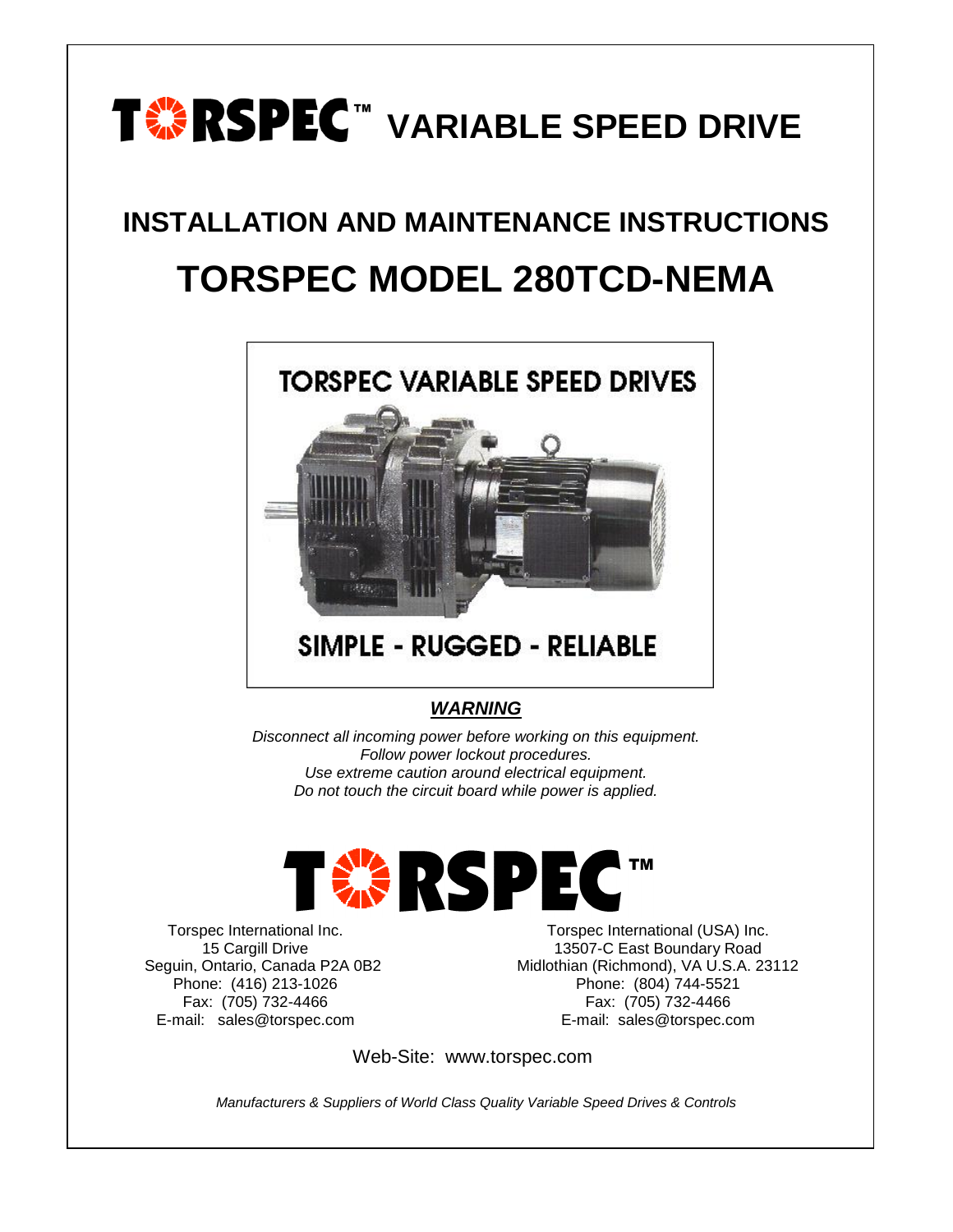## **TORSPEC MODEL 280TCD-NEMA DISMANTLING INSTRUCTIONS**

*CAUTION* - BE SURE TO DISCONNECT POWER AND FOLLOW LOCK-OUT PROCEDURES AS SPECIFIED BY LAW *BEFORE* OPENING ANY TERMINAL BOXES OR TOUCHING ANY WIRING.

- D1: Open terminal box and disconnect clutch wires from terminal block. *EXTREME CAUTION* should be exercised with the small wires going to the tach generator, as they can be easily broken. *Hint: (Look for broken wires, or poor connections.)*
- D2: Remove motor from clutch assembly by removing 8-M16 hex head bolts and by supporting motor with the crane or forklift truck.
- D3: Remove Torque Tube by unscrewing the grub screws in keystock and shaft positions. Remove 3 screws 3/8" hex head bolts and use 2 of the bolts to jack off the tube form the inner split bushing. Remove Motor Adapter from Motor by removing 8-5/8" hex head bolts. *Hint: (Look for pitting and/or lifting of the copper lining on the torque tube, this is what transmits the power and damage here will cause the drive to be short of power*
- D4: Stand the clutch with shaft pointing upwards. Remove 4-M20 hex head bolts and lift stator flange out of casing using 1-M20 eyebolt in the end of the output shaft. Remove output assembly while feeding wires through the hole, once the wires are free, the output assembly can be completely removed. Remove 1- M24 hex head bolt form the Polewheel and use M30 hex head bolt to jack the polewheel off the 4-M10 X50 slotted spring pins.

*Hint: (Look for physical damage, remove any build up of foreign material on polewheel which could cause binding. Binding will cause the drive to run at full speed when the motor is started even if the clutch is turned off.)*

D5:To separate the coil and tach wires, cut the waxed string and carefully slide the rubber tube off. If the tach is being replaced, a string or small wire tied to the old tach wires before removing can be used to assist in pulling in the new wires.

*Hint: (Look for broken wires, tach should be 220 Ohms, a bad tach will cause the drive to run at full speed when the controller is energized*.)

- D6:Remove 3-M6 socket head screws from the 3 coil retainer blocks from the stator body. Carefully cut the silicon, which is holding the coil former to the stator flange and remove coil former. *Care must be taken, not to damage the coil if it is not to be replaced. The coil former is breakable. Hint: (Look for physical damage, signs of overheating, coil should be around 20 ohms depending on size. Low resistance will cause the control fuses to blow, too high will result in poor performance.)*
- D7: Remove the output cover by removing the 4-M8 socket head bolts. Remove the 8-M6 hex head bolts securing the tachogenerator plate and front bearing plate, and lift up over the shaft. Remove tacho hub by removing 3-M6 socket grub screws. *Be sure not to damage the magnetic strip*. *Hint: (Look for broken magnetic strip, this will give the same symptoms as a bad tach.)*
- D8: Remove rear bearing clamp plate and draw the shaft out of the assembly from the polewheel side by pressing on the tach side of the shaft. Remove the front bearing inner race and bearing spacer.

D9:Remove the front bearing outer race.

D10: The two rear ball bearings can now be pressed off the shaft.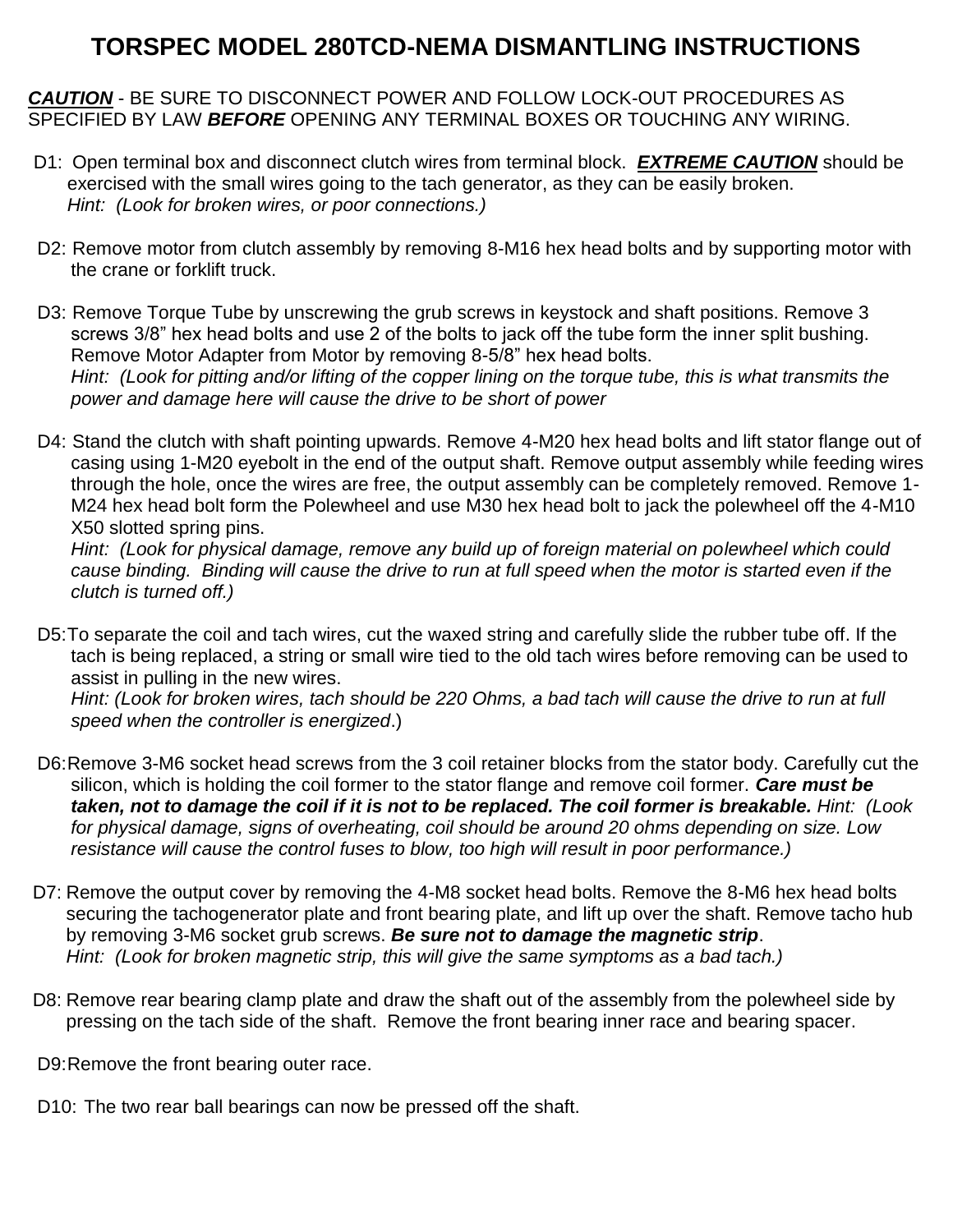## **TORSPEC MODEL 280TCD-NEMA ASSEMBLY INSTRUCTIONS USE A THREAD LOCKING COMPOUND ON ALL BOLTS**

- A1: Assemble Stator Flange to the Stator body using 6-M20x 110 socket head cap screws. Ensure that the top and bottom grease line holes are located properly.
- A2: Mount the pre-greased outer roller front bearing into the output assembly (stator flange).
- A3: Place the front bearing grease spacer and press the inner race onto the shaft. Place the rear grease spacer and press the pre-greased matched pair, ball bearings (rear bearings) onto the back of the shaft. Make sure to press on the inner race only and ensure correct faces match (face to face or 'X').
- A4: Insert the shaft assembly into the output assembly (stator body) from the polewheel side by pressing on the outer rear bearing. Secure rear bearing by bearing back plate using 8-M6x25 socket head cap screws.
- A5: Place front bearing plate over shaft and locate over front bearing.
- A6: Assemble 3 piece tacho-generator onto tacho-generator plate and secure using 4-M4x16 hex head bolts and 4-M4 flat washers.
- A7: Place tacho assembly over shaft and locate on front bearing plate. Secure both to stator flange using 8- M6x35 hex head bolts and 6-M6 flat washers.
- A8: Place tacho hub (magnet) assembly over shaft into tachogenerator assembly. Ensure that magnet is in line with poles on tacho-generator and secure it using 3-M6x20 socket set grub screws with cone point.
- A9: Fit oil seal to output cover and fit cover over shaft onto stator flange. Secure it using 4-M8x20 socket head cap screws.
- A10: Fit grease inlet tube through hole in the bottom of front face of output cover and screw it into threaded drain port on stator flange. Fit inlet grease nipple onto threaded hole on stator flange.
- A11: Apply silicone to 4 areas on underside of stator flange. Place coil over stator body and press firmly onto stator flange. Secure it with 3 coil retainer blocks using 3-M6x50 socket head cap screws. Thread tacho-generator wires and coil wires through 2 rubber insulation tubes and tie off with waxed twine.
- A12: Fit 4-M10x50 slotted spring pins in holes on the bottom of shaft. Place polewheel on stator body and locate on the 4 slotted spring pins and secure it using 1-M24x75 hex head bolt and 1-M24 flat washer. Torque the polewheel bolt to 360 foot pounds.
- A13: Fit 2-M24 lifting eyebolts to casing. Place stator body assembly into casing using a M20 eyebolt in the end of shaft, thread the 2 rubber insulation tubes through the hole on the side of the casing (coil wires and tacho wires are at the top of stator flange and are wrapped around the coil). Secure output assembly using 4-M20x65 hex head bolts.
- A14: Cut coil, tach and thermistor wires to desired length (approx. 5" is standard), and attach terminal connections. Fit terminal block using 1-M4x16 socket head screw and secure wires according to wiring instructions.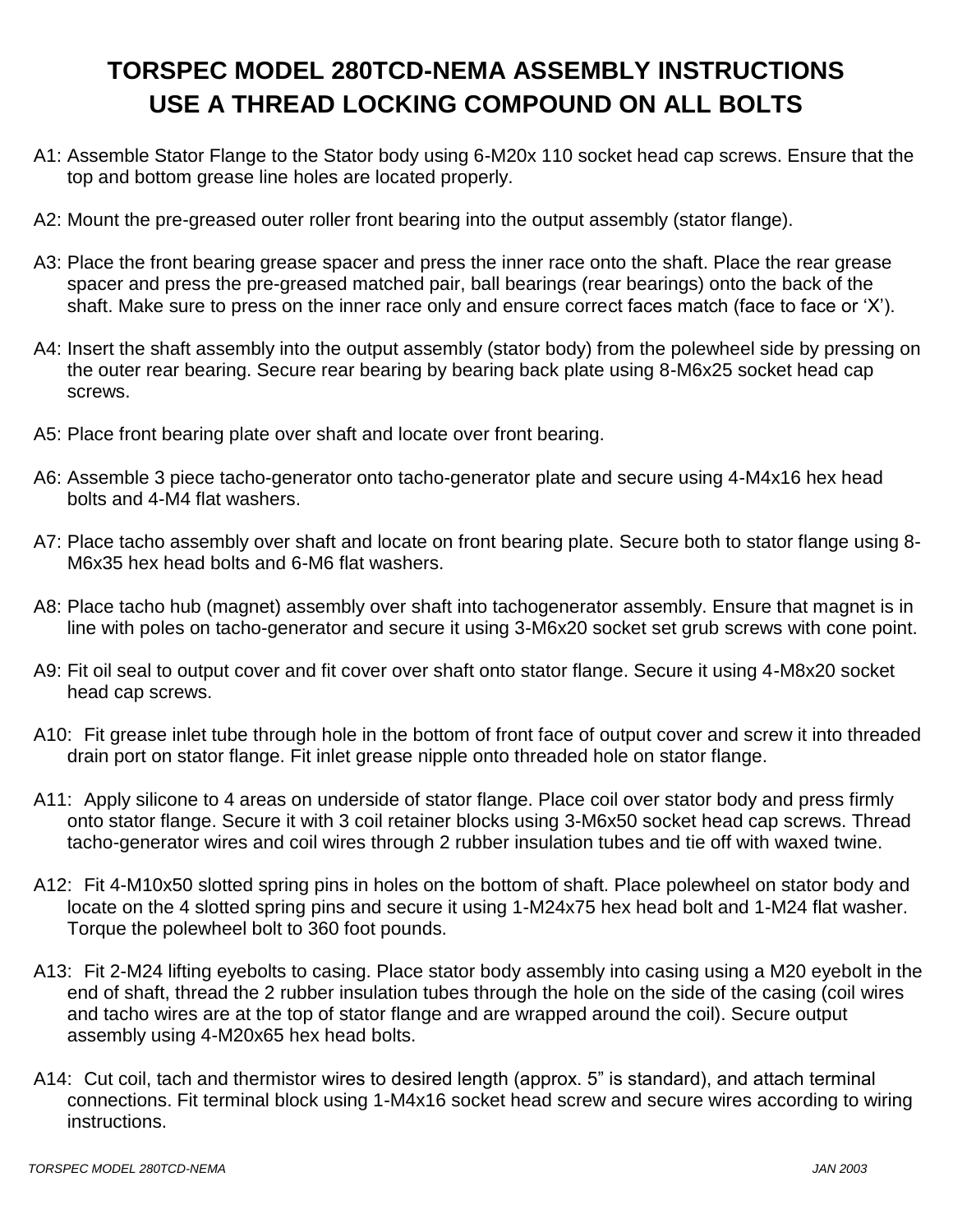- A15: Assemble front inlet grills using 8-M6x10 pan head screws; assemble rear outlet grills using 16- M6X10 pan head screws. Assemble terminal box using 4-M15x12 socket head screws, fit 1 terminal blanking plate to casing on the opposite sided of casing to terminal box, using 4M5x8 pan head screws.
- A16: Mount the motor adapter flange onto the motor with the flat on the bottom using 8-5/8"-18 UNCx1/2" lgnth hex head bolts.
- A17: Mount the torque tube assembly (tube, rotor fan, split bushing) onto the motor shaft. Use 19 mm distance as reference while mounting torque tube assembly. This is distance from fitting face of Motor Adapter (edge) to back steel plate of Rotor Fan (shown on drawing). Lock on shaft by 1-M10 grub screw and lock on keystock by 1 grub screw. *This is critical for proper drive operation.*
- A18: Fit Motor assembly to Clutch casing using 8-M16x60 hex head bolts.
- *Notes:\* Bearings re-lubrication should be performed on regular basis depending on operating Conditions. (We recommed using grease Unirex N3).* 
	- *\* The use of a locktite locking fluid is highly recommended on all bolts*.

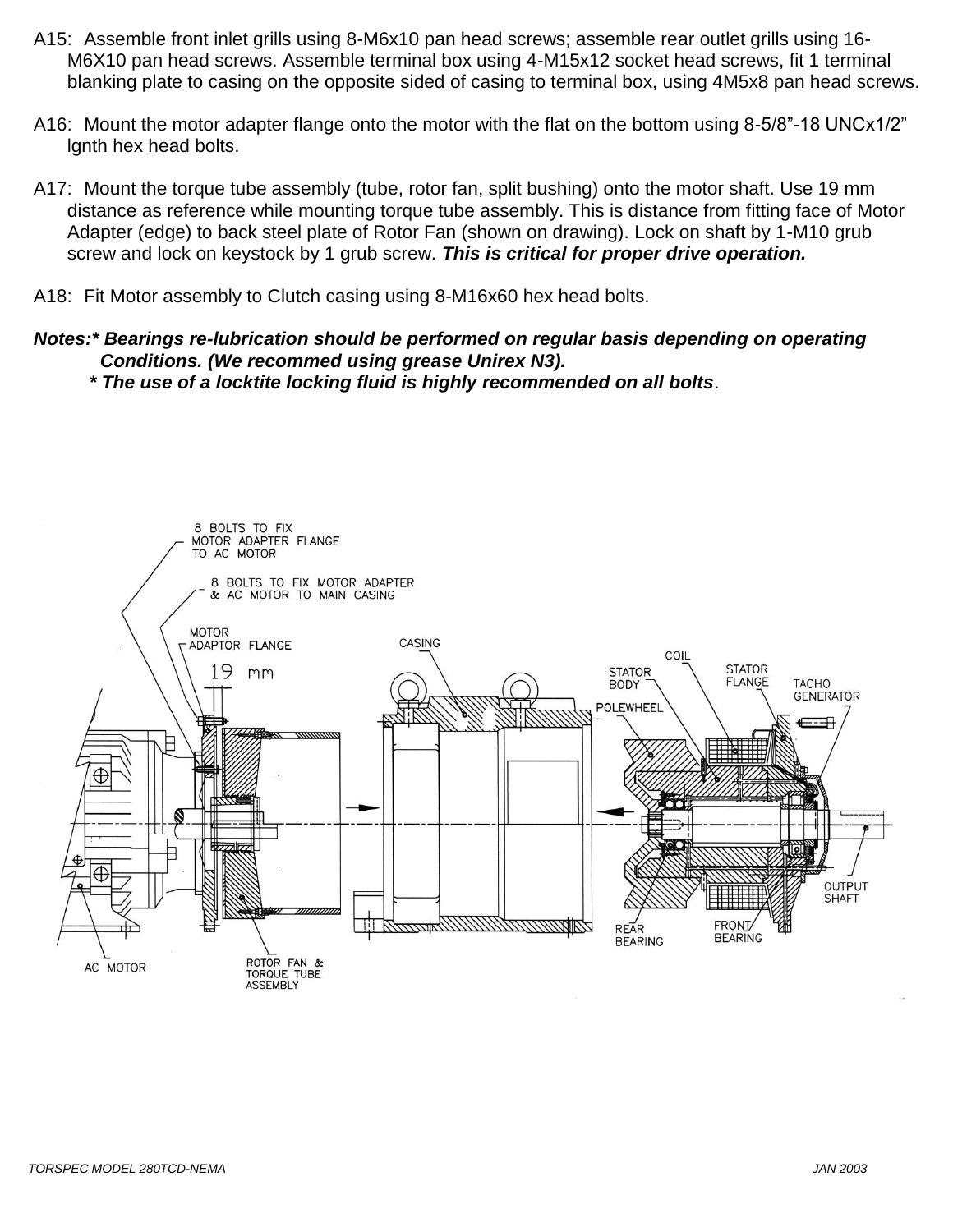# **TORSPEC MODEL 280TCD-N.E.M.A. PARTS LIST**

 $\overline{\phantom{a}}$ 

| #              | P/N                  | <b>DESCRIPTION</b>                                   | <b>FIXED TO</b>                                            |
|----------------|----------------------|------------------------------------------------------|------------------------------------------------------------|
|                | $1 \overline{8001}$  | <b>CASING</b>                                        |                                                            |
| $\overline{2}$ | 8002                 | <b>STATOR FLANGE</b>                                 | CASING BY 4-M20 x 65 HEX HD BOLTS                          |
| 3              | 8003                 | <b>STATOR BODY</b>                                   | STATOR FLANGE BY 6-M20x110 SOCKET HD CAP SCREWS            |
| $\overline{4}$ | 8004                 | <b>OUTPUT COVER</b>                                  | STATOR FLANGE BY 4 - M8 x 20 SOCKET HD CAP SCREWS          |
|                | 5 8006N              | N.E.M.A. OUT.SHAFT 2-7/8"                            | POLEWHEEL BY 4 - M10 X 50 SLOTTED SPRING PINS; CODE S1     |
|                | 6 8350N              | KEYSTOCK 3/4" SQUARE 6" Lngth                        |                                                            |
| 7              | 8110N                | MOTOR ADAPTER 364TC/365TC/405TC                      | CASING BY 8 - M16 x 60 HEX HEAD BOLTS; CODE D1             |
|                | 8 8009               | <b>TACHO PLATE</b>                                   | STAT. FLANGE BY 8 - M6 x 35 HEX HEAD BOLTS                 |
|                | 9 8500               | <b>TACHO HUB</b>                                     | SHAFT BY 3-M6x20 SOCK. SET (GRUB) SCREW -CONE POINT        |
|                | 10 8016              | <b>MESHED GRILL SMALL</b>                            | CASING BY 4 - M6 x 10 PAN HEAD SLOTTED SCREWS              |
|                | 11 8017              | <b>MESHED GRILL LARGE</b>                            | CASING BY 8 - M6 x 10 PAN HEAD SLOTTED SCREWS              |
|                | 12 8019              | <b>FRONT BEARING PLATE</b>                           | STAT. FLANGE BY 8 - M6 x 35 HEX HEAD BOLTS                 |
|                | 13 8024              | <b>BACK BEARING PLATE</b>                            | STATOR BODY BY 8 - M6 X 25 SOCKET HEAD CAP SCREWS          |
|                | $\overline{14}$ 8025 | <b>INNER SEAL SPACER - BACK BEARING</b>              | <b>ON SHAFT</b>                                            |
|                | 15 8026              | INNER SEAL SPACER - FRONT BEARING                    | <b>ON SHAFT</b>                                            |
|                | 16 8030              | <b>COIL BLOCK</b>                                    | STAT. BODY BY 3 - M6 x 50 SOCKET HD CAP SCREWS             |
|                | 17 8060              | <b>COIL FORMER</b>                                   | STATOR BODY BY 3 COIL BLOCKS (P/N 8030)                    |
|                | 18 8073              | TORQUE TUBE/ ROTOR ASSY-4 POLE                       | TUBE RING BY 12-M8x40 SOCK. HD SCR.+12-M8 SPR. LOCK WASH.  |
|                | 19 8173              | TORQUE TUBE/ ROTOR ASSY-4 POLE                       | NICKLE PLATED (FIXED SAME AS 8073)                         |
|                | 20 8084              | TOR. TUBE/ ROTOR ASSY-FAN DRIVE                      | <b>SAME AS 8073</b>                                        |
|                | 21 8184              | TOR. TUBE/ ROTOR ASSY-FAN DRIVE                      | NICKLE PLATED (FIXED SAME AS 8073)                         |
|                | 22 8120N             | AC NEMA MOTOR (SE NAMEPLATE)                         | 364TC; 365TC; 405TC                                        |
|                | 23 8079              | POLEWHEEL STANDARD                                   | SHAFT BY 1 - M24 x 75 HEX HEAD BOLT & 1 - M24 PLAIN WASHER |
|                | 24 8400              | <b>OUTLET GREASE TUBE</b>                            |                                                            |
|                | 25 7008-1            | <b>TACHO CASING-1</b>                                | TACHO PLATE BY 4-M4x6 SOCK. HD CAP SCR. & 4-M4 FLT WASH.   |
|                | 26 7008-2            | <b>TACHO CASING-2</b>                                | TACHO PLATE BY 4-M4x6 SOCK. HD CAP SCR. & 4-M4 FLT WASH.   |
|                | 27 7010              | <b>TACHO COIL FORMER</b>                             |                                                            |
|                | 28 8023              | ANGULAR CONTACT BALL BEAR (SING.)                    | 7215 B.MP.UA                                               |
|                | 29 8027              | <b>CYLINDRICAL ROLLER BEARING</b>                    | <b>NU316 E.MI</b>                                          |
|                | 30 8028              | OIL SEAL 75x90 x 10 TC                               |                                                            |
|                | 31 9305              | <b>TERMINAL BLOCK 4 WAY</b>                          | CASING BY 1 - M5 x 12 SOCKET HEAD CAP SCREWS               |
|                | 32 9306              | <b>TERMINAL BLOCK 6 WAY</b>                          | CASING BY 1 - M5 x 12 SOCKET HEAD CAP SCREWS               |
|                | 33 6005              | <b>TERMINAL BOX</b>                                  | CASING BY 4 - M5 x 12 SOCKET HEAD CAP SCREWS               |
|                | 34 6006              | <b>TERMINAL BOX LID</b>                              | CASING BY 4 - M5 x 12 PHILLIPS PAN HEAD SCREWS             |
|                | 35 6014              | <b>TERMINAL BOX LID GASKET</b>                       |                                                            |
|                | 36 6015              | <b>TERMINAL BOX GASKET</b>                           |                                                            |
|                | 37 7107N             | SPLIT TAPER BUSH. R2TYP1 (2-3/8")                    | ITO ROTOR FAN BY 3 -3/8-1.25 SCREWS & KEYED TO SHAFT       |
|                | 38 7113N             | SPLT TAPER BUSH.R2-TYP1 (2-7/8")                     | TO ROTOR FAN BY 3-3/8-1.25 SCREWS & KEYED TO SHAFT         |
|                | 39 9035              | PLASTIC PLUG #12                                     | CASING DRAIN HOLES BY 2 - #12 PLASTIC PLUGS                |
|                | 40 9039<br>41 8035   | <b>NAME PLATE</b>                                    | CASING BY 4 - ST3.5 x 6.5 MM PAN HD TAPPING SCREWS         |
|                | 42 9501              | M24 LIFTING EYEBOLT<br>ARMATURE STRIP EPOXIED TO HUB | TOP OF CASING<br><b>TACHO HUB</b>                          |
|                | 43 8402              | <b>INLET GREASE NIPPLE 1/8" NPT</b>                  | STAT. FLANGE (GREASE CHANNEL)                              |
|                | 44 8087              | POLEWHEEL REDUCED                                    | SHAFT BY 1 - M24 x 75 HEX HEAD BOLT & 1 - M24 PLAIN WASHER |
|                |                      | POLEWHEEL RED. C/W AXIAL BLADES                      |                                                            |
|                | 45 8097-A            |                                                      | SHAFT BY 1 - M24 x 75 HEX HEAD BOLT & 1 - M24 PLAIN WASHER |
|                |                      |                                                      |                                                            |
|                |                      |                                                      |                                                            |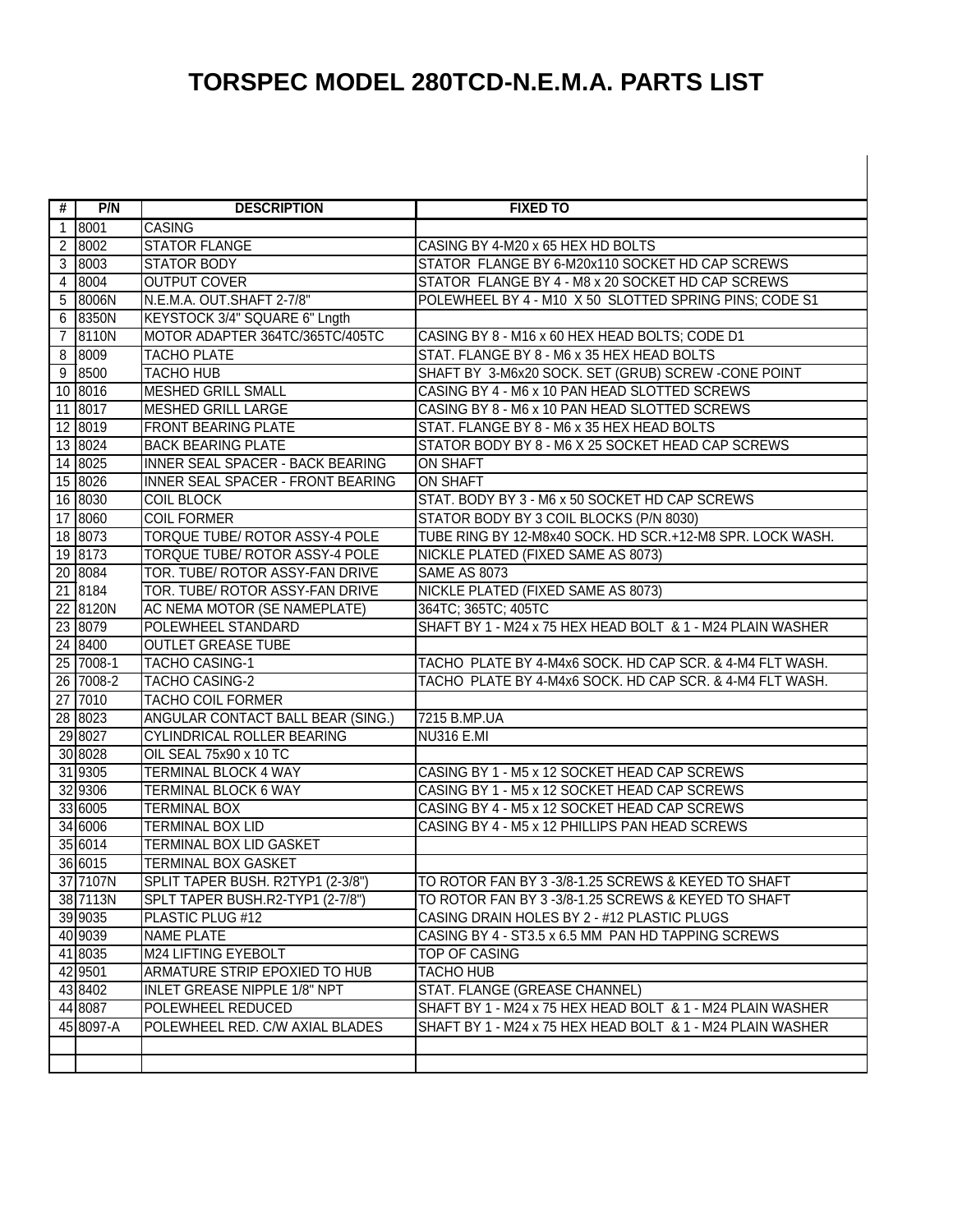## **TORSPEC MODEL 280TCD-N.E.M.A. DRIVE LAYOUT**